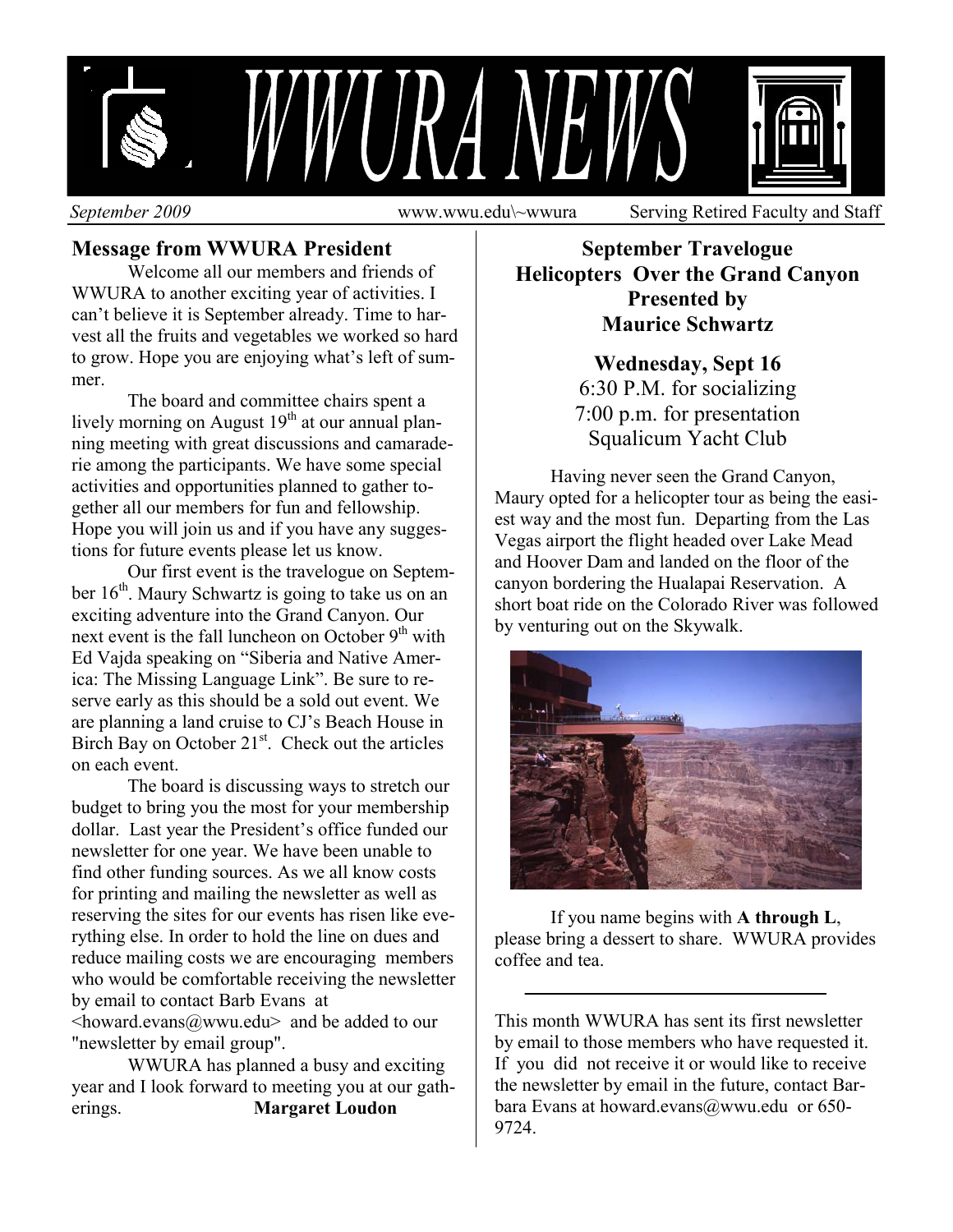# **Health Notes by Evelyn Ames**

### *M***ultiple Chronic Health Conditions: Interrelationship between Diabetes and Arthritis and Barriers to Physical Activity**

As researchers gather information about leading chronic diseases in the United States, their analyses show that "35 percent of men and 45 percent of women ages 60 to 69 have two or more chronic health conditions. For people in their 70s, the percentages are 47 percent for men and 61 percent for women. And the percentages increase even further after age 80" (*Arthritis Today,* from the National Health Survey by CDC). Medically, this is called co-morbidity, meaning the presence of more than one health problem in the same person. "Dealing with a chronic health problem is difficult at any age. But when a second or third problem occurs, it's an added blow. Pain may be heightened, disability more dramatic, fatigue more debilitating and health care hassles multiplied" (*Arthritis Today*).

Data from the National Center for Health Statistics indicate that more than half of adults with diagnosed diabetes also have arthritis. In the 45-64 age group, arthritis strikes 51.8% of people with diabetes and 36.4% of the general population. Arthritis afflicts 62.4% of diabetes patients 65 and older as compared to 56.2% of those without diabetes. In other words, more than half of people with diabetes also suffer with arthritis. CDC researchers find that this interrelationship occurs in other age groups. "Diabetes patients aged 18 to 44 have a 27.6% chance of having arthritis  $-2.5$  times the 11% rate seen in the general population" (CDC, May 2008).

Suggested reasons for occurrence of co-morbidity:

- $\rightarrow$  Mechanisms behind various diseases may be related (e.g., inflammatory diseases such as rheumatoid arthritis and coronary artery disease).
- Systemic forms of arthritis (e.g., rheumatoid arthritis and lupus) affect different organs causing problems with the heart, lungs, skin, liver, and kidneys.
- Medications given for one chronic disease may contribute to another (e.g., prednisone, a corticosteroid, in high doses is associated with premature development of osteoporosis). The current average number of medications for clients at St. Joseph Hospital's Adult Day Care is 16.
- Advance age can put a person at risk for co-morbidity.

The study, *Arthritis as a Potential Barrier to Physical Activity among Adults with Diabetes: United States, 2005 and 2007,* found the presence of arthritis acts as an additional barrier to physical activity among those with diabetes. Data showed that "29.8 percent of adults with arthritis and diabetes were inactive, compared with 21.0 percent of people with diabetes alone, 17.3 percent of those with arthritis alone, and 10.9 percent of adults with neither condition." "Adults with arthritis and diabetes have unique barriers to being physically active such as concerns about pain, aggravating or worsening joint damage, and not knowing how much or what types of physical activity are safe for them" (*Morbidity and Mortality Weekly Report*. May 8, 2008 MMWR). For general information about diabetes, visit CDC′s Diabetes Public Health Resource Web site at http://www.cdc.gov/diabetes.

Living with two or more chronic health problems often requires a person to work with different medical doctors and clinics and witvariety of treatments and medications. Suggested strategies (from *Arthritis Today*) for managing chronic health conditions include:

- find one doctor to manage your care who willingly corresponds with your other doctors
- $\rightarrow$  select doctors located at same medical center
- $\div$  use one pharmacy
- $\rightarrow$  keep a notebook of symptoms and medications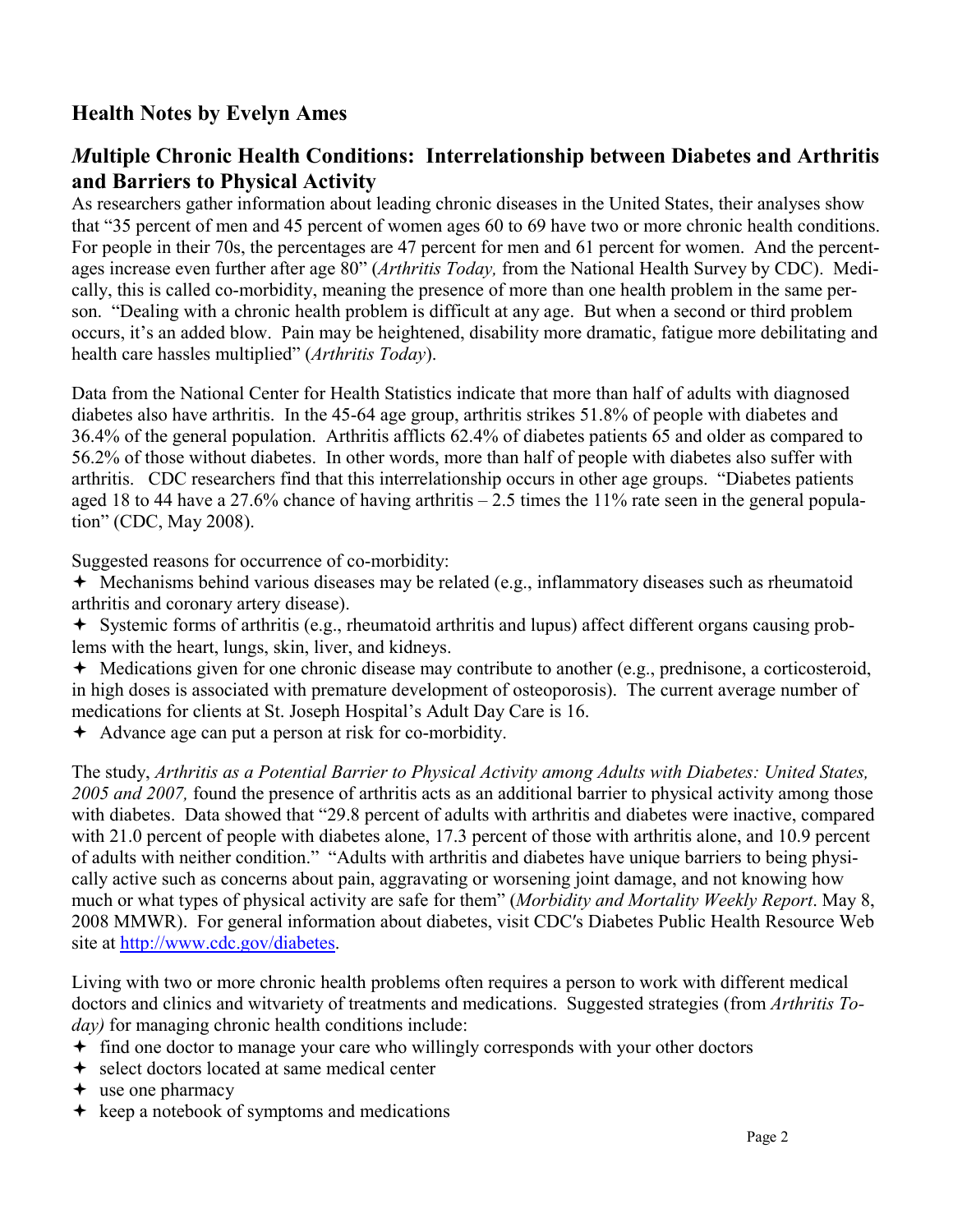- ask questions about illnesses and educate yourself about your health conditions
- stay physically active and choose exercises that your body can do
- $\div$  Be flexible in finding new ways to enjoy favorite activities; pace yourself and seek support

*No problem can stand the assault of sustained thinking (Chinese fortune cookie quote)* 

 At the suggestion of the WWURA planning retreat in August, the *Health Notes* column is adding myth/fact statement at the end of each article. Answer is found near the end of each *WWURA Newsletter*.

 Myth or Fact: Extra vitamins give the body more pep and energy. Yes? No? Look for the answer elsewhere in this Newsletter..



**Book & Film Corner Lynne Masland** 

 *My Life in France* by Julia Child, with her nephew Alex Prud'homme, recalls the life in France with Paul Child that led to Julia's extraordinary career as The French Chef. Delightfully written, the book is an enjoyable read, especially in conjunction with Meryl Streep's portrayal of Child in the film "Julia and Me."

 Retired school teacher Olive Kitteridge is the thread connecting a series of stories about life in a small New England coastal town in Elizabeth Stout's novel by the same name. Olive is an acerbic yet sympathetic character in these beautifully written vignettes that comment on the lives and characters of the citizens of the town and region.

### **Docent Training Offered at the Whatcom Museum**

Margaret Burns, the new education director at the Whatcom Museum of History and Art, is starting up a docent program in connection with the new Museum expansion. Contact Burns at the Whatcom Museum, 778-8938, for details about the next training session.

**———————————————————————————————** 

# **Special notes:**

Dear Friends,

 It is long time past acknowledging thanks to all of you thoughtful folks who generously contacted JoAnne and spoke to me on the phone. We have greatly been kept in good spirits with cards, calls and letters, gifts of chicken soup, greetings and waves when our car was spotted. Our hearts have been gladdened immensely by your thoughts.

 Hospice has been inspirational and a lifesaver and link to reality, especially for JoAnne. We had hoped to have had a grand Solstice party but that was out of the question. I am hoping my health and strength will gradually return.

I would have preferred to write personal notes, but my stamina does not permit such an effort.

Dick Feringer

 $\_$  , and the contribution of the contribution of the contribution of the contribution of  $\mathcal{L}_\text{max}$ 

The WWURA scholarship recipient is Jessie Cox. He has been invited to the Fall luncheon, so you will the opportunity to meet him there.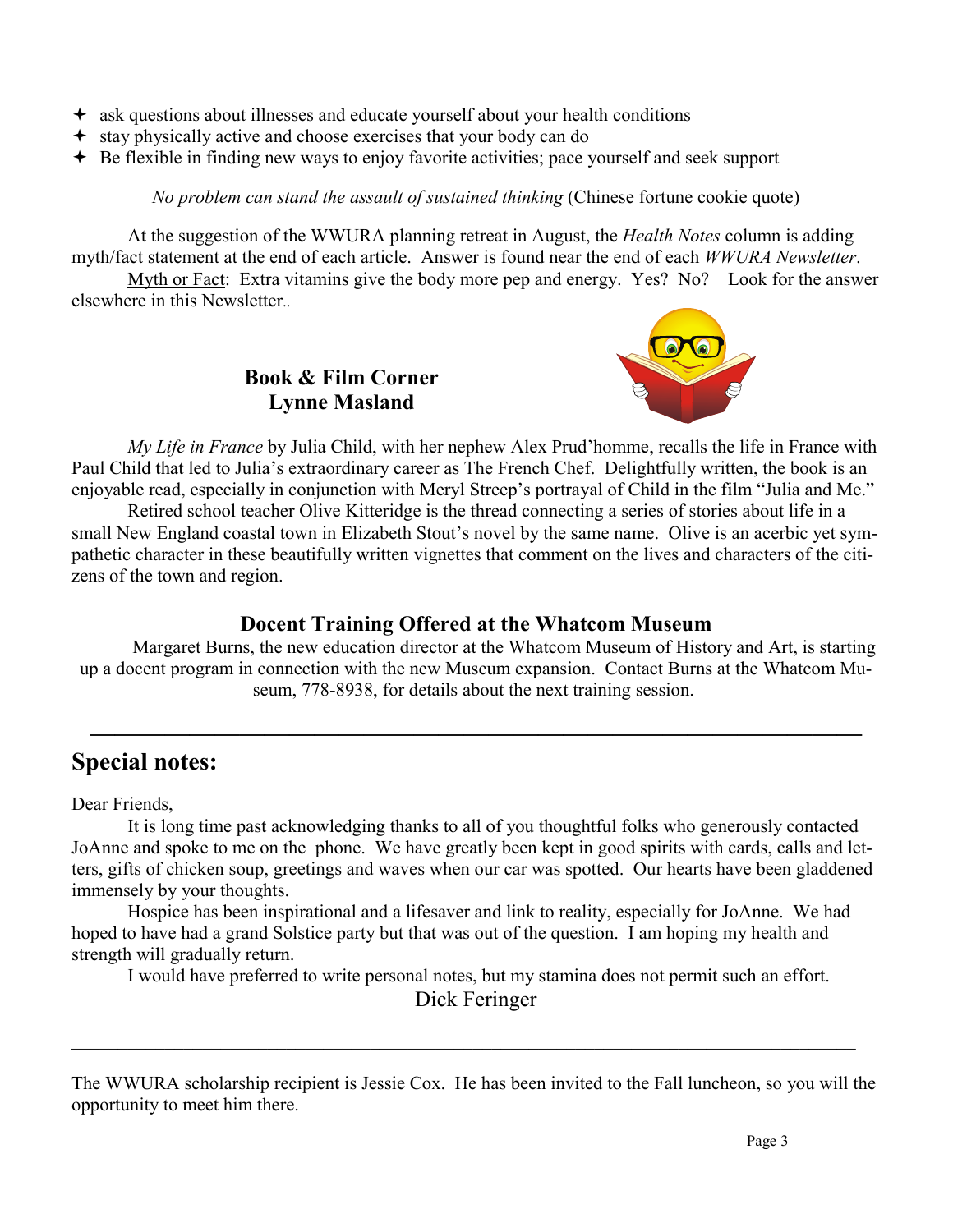#### .**WWURA INTEREST GROUPS FOR FALL**

WWURA has several active interest groups and we invite all of our members to join any that sound interesting to them. Listed below are the contact numbers and meeting information for fall.

#### **BIKING--Howard Evans, 650-7924 or howard.evans@wwu.edu**

 The group meets Thursday mornings at 10:00 am to ride for about 2 hours and generally about 15 to 20 miles, mostly in Whatcom or Skagit counties. The rides sometimes include having lunch. We would welcome more riders.

#### **BOOK GROUP--Donna Rochon, 647-2301 or djrochon1@comcast.net**

Over the past two years the Book Group has read a wide variety of books. We meet the 2nd Tuesday of the month at Evelyn Mason's home at 914 - 17th at 2:30 pm. If you enjoy reading and a lively book discussion, please join us. Our group is registered at Village Books so you can get a 15 per cent discount.

 Sept. 15, *Conscience of a Liberal* by Paul Krugman. Oct. 20, *The Book Thief* by Markus Zusak Nov. 17, *In the Land of Invisible Women, a Female Doctor's Journey in Saudi Arabia*  by Quanta Ahmed Dec. 15, Any book by Richard Armour

#### **BRIDGE GROUP--Ellen Broad, 734-5145 or Barb Evans, 650-9724 or howard.evans@wwu.edu**

WWURA's Bridge Group meets the 4th Tuesday of the month at 1:30 pm at member's homes. We play cards for about 2 hours. If you enjoy playing bridge, please join us--we have a lot of fun! Fall dates are listed below and places will be announced later.

Sept. 22, Oct. 27, Nov. 24 and Dec. 22.

# **OPERA GROUP, Evelyn Ames, 734-3184 or Evelyn.Ames@wwu.edu**

 MET HD Opera 2009-2010 season. Hurrah! The Lincoln Theater in Mt. Vernon is showing the MET HD this opera season. Check this web site for additional in formation.

(http://www.lincolntheatre.org/metropolitan-opera-subscriptions). Cost for single tickets is \$22, adults; \$18, seniors; \$15, students with ID. Subscriptions to all 9 operas \$126 for seniors, a savings of \$36. All live performances begin at 10 am (unless earlier starting at MET). If you are willing to drive and take passengers or if you need a ride to Mt. Vernon, please call or email Evelyn. For those who like the theater in Richmond, BC, the MET is being shown as usual.

Oct. 10, *Tosca*: Oct. 24, *Aida;* Nov. 7, *Turandot*; Dec. 19, *Les Contes D'Hoffmann* 

# **DOWNHILL SKIING, Charlie Way, 734-0649 or cybway@aol.com**

Last year our group enjoyed several days of skiing at Mt. Baker. If it sounds like fun to you, call Charlie and put your name on the list--we're just waiting for snow!

 Several people have asked about starting an Informal Dining Group. Look for a sign up sheet on your table at the Luncheon.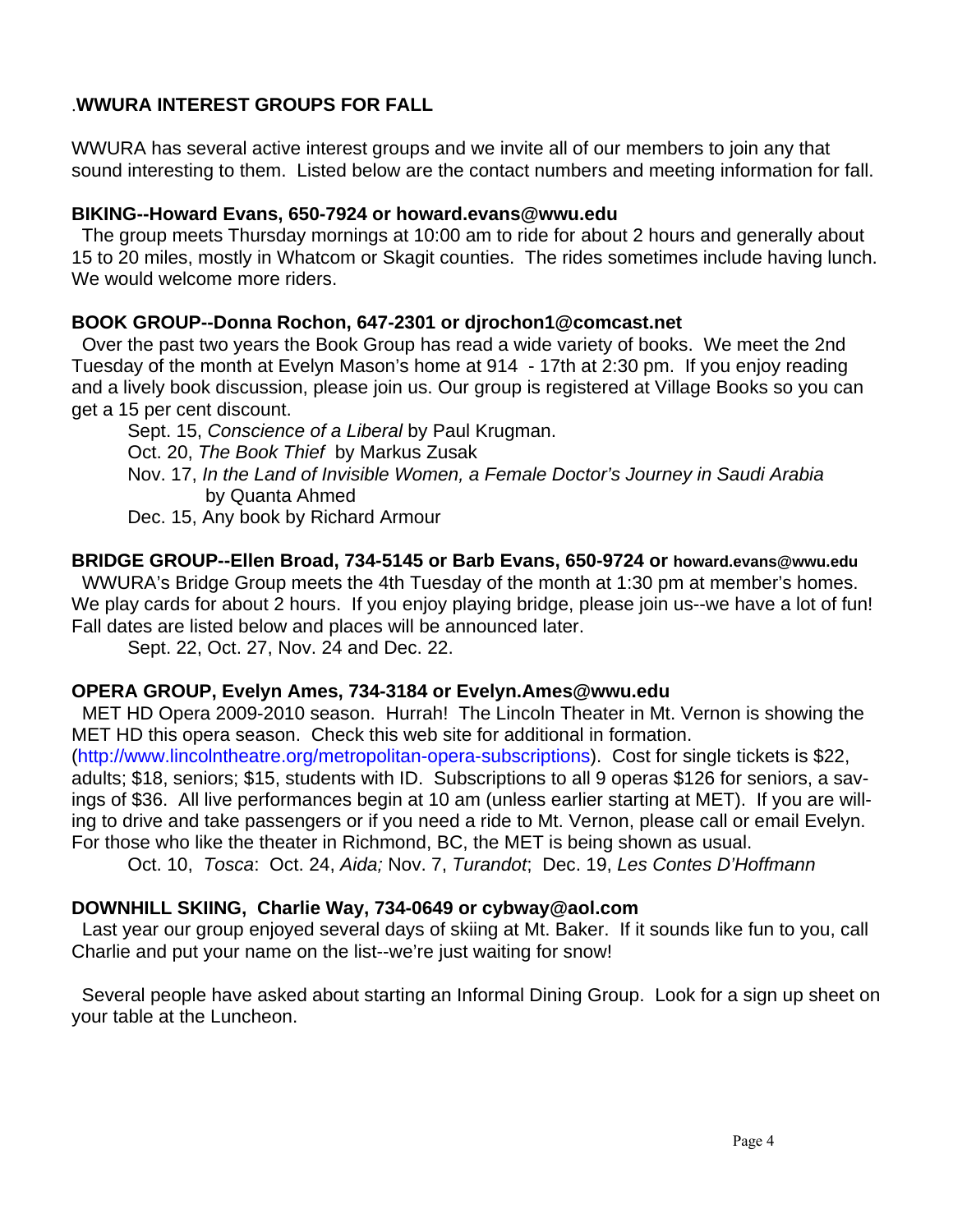### **News from WWURA's Travel Committee**

**Three trips are available in 2009-2010 for WWURA members and friends in the community. On November 29th, Kathy Whitmer and her Danube River Holiday Markets group** will fly to **Budapest** and board Uniworld's newest river boat, the 160-passenger *River Beatrice*, which has been receiving rave reviews and was featured in a recent *USA Today* article about this Danube River cruise.

Four countries – **Hungary, Slovakia, Austria and Germany** – await their arrival. From the large holiday markets in **Vienna** to the more intimate ones in **Bratislava, Passau, Budapest and Salzburg** – each combines timeless traditions with elegant pageantry. They will celebrate Mozart's musical genius in one of Vienna's well-known concert halls, listen to a children's choir in Salzburg, and hear an organ recital at Gottweig Abbey. Some participants are extending their trip with optional extra days in **Munich**; others will stay longer in **Prague**. It will be a glorious time to be in Europe! **\* \* \* \* \* \* \* \* \* \* \* \* \* \* \* \* \* \* \* \* \* \* \* \* \* \* \* \* \* \* \* \* \* \* \* \* \* \* \* \* \* \* \* \* \* \* \* \* \* \* \* \* \* \* \* \* \* \*** 

Reservations are now being accepted for the **2010 Music Gala at Sea – "Norwegian Fjords: Edvard Grieg and his Great Predecessors"-** aboard the 500 passenger *MS Deutschland***.** Dates are **July 19-31, 2010**. Details with cabin prices were featured in the June 2009 WWURA newsletter. Our group prices are excellent. Per person cruise cost starts at \$4909 including international air from the East Coast (Seattle addon is only \$99), European airport transfers, shore excursions, all musical performances aboard ship, meals and accommodations. Air taxes (\$435) and port charges (\$125) are additional. A deposit of \$750 confirms your reservation. Call **Kathy Whitmer (734-7211)** or **Joyce D. Wilson**, Professional Travel and Cruise Consultant **(733-4703)** for more details or reservations.

Embarking in **Travemunde, Germany**, the ship will cruise the sea between Denmark and Sweden to **Norway's fascinating capital city, Oslo**. The **Geirangerfjord**, stunningly beautiful, is next. Then on to **Trondheim**, home of Scandinavia's largest Gothic church and built in 1030. Known for its breathtaking scenery, the **Lofoten Islands**, will be another port of call. **Alesund** and the **Hanseatic city of Bergen**, with **Edvard Grieg's home** nearby are also included. **Hamburg, Germany**, which will be celebrating Cruise Days will be the port of disembarkation after this unique cruise.

Concerts aboard ship featuring the **Schleswig-Holstein Music Festival Orchestra** and solo musicians will be superb. On previous musical cruises there were 25 concerts and recitals in the evenings and on days at sea. Presentations on the ports of call and the featured music will be excellent as the *MS Deutschland* cruises the North Sea and visits this beautiful **Land of the Midnight Sun**. **\* \* \* \* \* \* \* \* \* \* \* \* \* \* \* \* \* \* \* \* \* \* \* \* \* \* \* \* \* \* \* \* \* \* \* \* \* \* \* \* \* \* \* \* \* \* \* \* \* \* \* \* \* \* \* \* \* \*** 

**Hidden Gems of the Dalmatian Coast begins September 8, 2010**. Join **Don Rochon** for a nineteen day tour of the **Balkan area**. Cost of the tour is \$4995 base for main deck cabins and \$5695 base for upper deck cabins. This fare includes roundtrip international airfare from New York (an additional \$300 covers round trip air from Seattle). For rest and relaxation following the sixteen day Balkan trip, there is a three day **extension available at Bled, Slovenia**.

The initial phase of the trip will be a cruise on a private ship, *Artemis*, with a capacity of 50 passengers. It will depart from **Athens** following a one day tour of the city. During the 10 day cruise they will get to explore **ancient Delphi**, discover the **villa of the Empress Sisi**, take a walking tour of **Kotor** and end in **Split.** The final half of the trip is overland from **Split** to the **Plitvice Lakes** region and on to **Zagreb.** 

The cost of this OAT trip, if paid in full by September 15, 2009, is reduced by a full 10%. Thirteen have reserved; cabin space is still available until Sept. 15. Call **Don (647-2301)** for more details. **\* \* \* \* \* \* \* \* \* \* \* \* \* \* \* \* \* \* \* \* \* \* \* \* \* \* \* \* \* \* \* \* \* \* \* \* \* \* \* \* \* \* \* \* \* \* \* \* \* \* \* \* \* \* \* \* \*** 

*"Wherever you go, go with all your heart." - Confucius* Page 5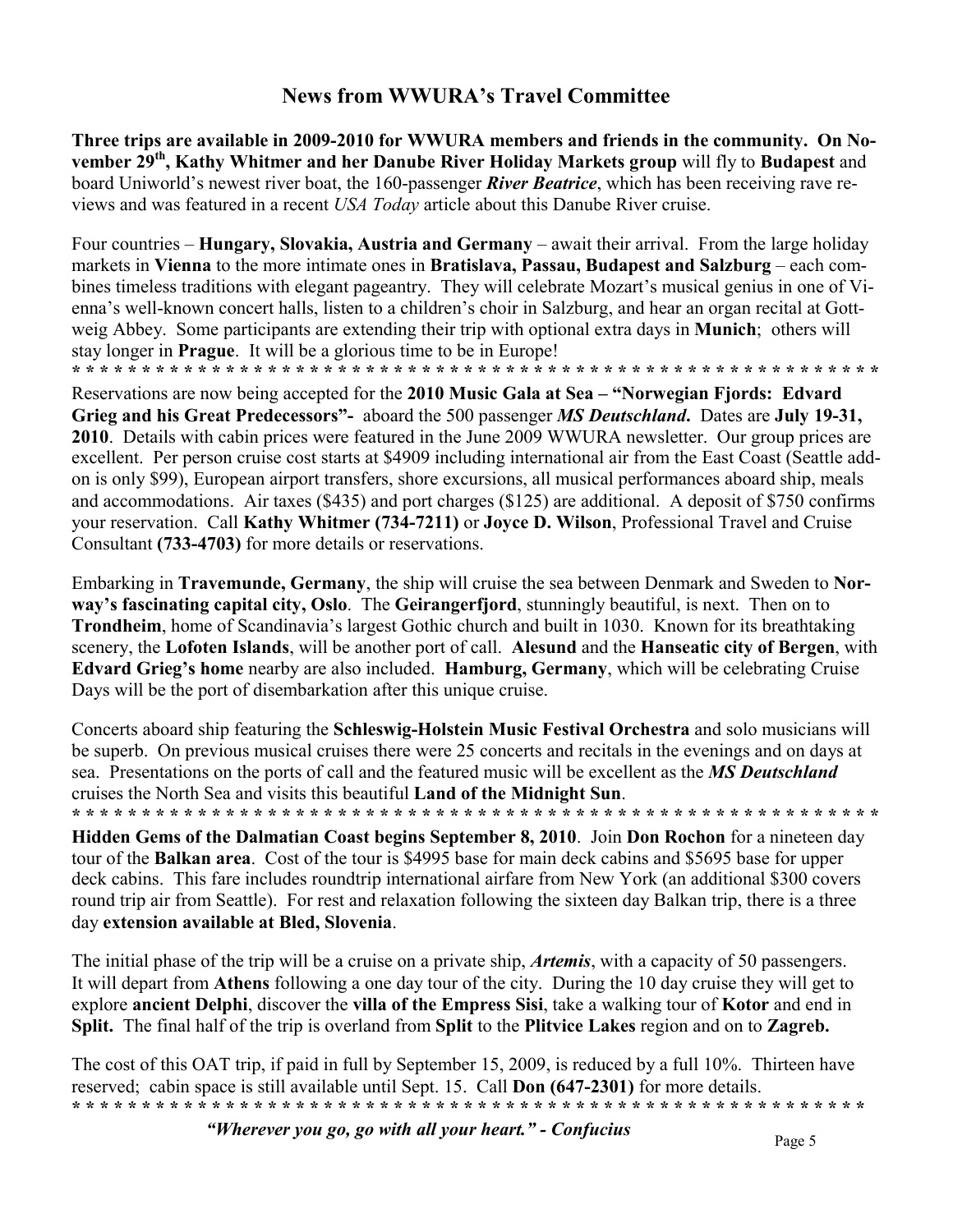### **Fall Luncheon, October 9 Siberia and Native America: the missing language link Talk by Ed Vajda**

 Ever since Thomas Jefferson's suggestion in 1789 that the original inhabitants of North America came from Asia, scholars have searched for evidence of a language link connecting the two continents. Based on his fieldwork in Subarctic Siberia, Edward Vajda presents evidence that one Siberian family called Yeniseian is related to the Native American family Na-Dene. The Na-Dene language family contains Tlingit, Eyak, and the Athabaskan languages, of which Navajo is the member with the largest number of native speakers. Its linguistic relatives in Siberia are represented by the Ket, with fewer than 200 speakers today, as the sole survivor of the once widespread Yeniseic family. Just like the Athabaskan languages were once the most widespread family of North America, the Yeniseic languages were once spoken over much of western Siberia, attested by early explorers and river names.

 This presentation introduces the Ket people, culture, and their history in order to describe the challenges in preserving traditional Ket language and culture. It also describes aspects of Ket language structure that find parallels in Navajo and other Na-Dene languages. The talk focuses on similar challenges faced by Native Siberians and Native Americans in preserving their languages and emphasizes the uniqueness and beauty of these languages. It also includes documentary of Professor Vajda's travels through one of the most remote parts of North Asia.

 For a preview of the lecture's contents, Google the combination "Vajda, Ket, Alaska" or "Vajda, Ket, Na-Dene" for some background information.

 Edward Vajda is a professor in Western Washington University's Department of Modern and Classical Languages. He received his degrees from Indiana University and the University of Washington, and has also studied at Moscow State University. He has been on Western's faculty since 1987. He teaches Russian language, culture and history, as well as general linguistics and Inner Asian and Siberian peoples. He is currently serving as Director of the Center for East Asian Studies and also as the Associate Director of the Center for International Studies. He also serves as an editor of the New York-based linguistics journal "Word". Fluent in several languages, he has authored six books, dozens of articles and hundreds of reviews.

### **Reservation Form for Fall Luncheon**

——————————————————————————————————————————-

Time: 11:30, Friday, October 9, 2009

- Place: Northwood Hall (behind Northside Restaurant), 3240 Northwest Avenue.
- Cost: \$15 for WWURA members/spouses and \$18 for guests.

Name(s): \_\_\_\_\_\_\_\_\_\_\_\_\_\_\_\_\_\_\_\_\_\_\_\_\_\_\_\_\_\_\_\_\_\_\_\_\_\_\_\_\_\_\_\_\_\_\_\_\_\_\_\_\_\_\_\_\_

Amount enclosed:

Please send reservation form and check, payable to WWURA, by October 1 to Barbara Davidson, 806 17th Street, Bellingham, WA 98225. (Phone 360-734-8782)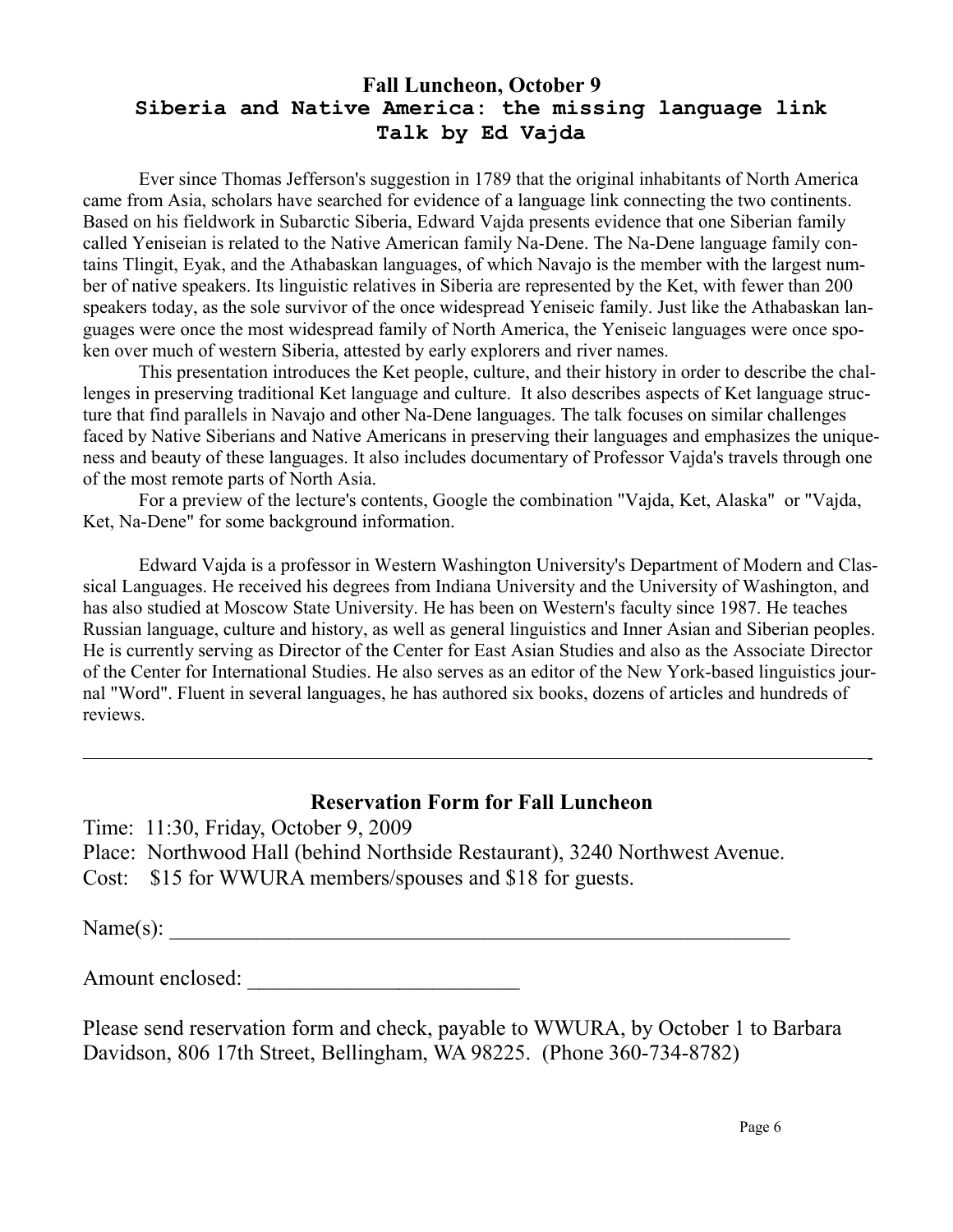# 2009-10 WWURA New Members and Renewal Form

 To join WWURA or renew your membership by mail, send your information to Pauline Palmer, WWURA Membership Chair, 2510 48<sup>th</sup> St., Bellingham, WA 98229-3430. Checks should be made payable to WWURA.

| 2009-10 membership cards will be mailed to you at the address you indicate below.                                                                                                                                              |                                                                                              |                           |                            |
|--------------------------------------------------------------------------------------------------------------------------------------------------------------------------------------------------------------------------------|----------------------------------------------------------------------------------------------|---------------------------|----------------------------|
| Benefactor                                                                                                                                                                                                                     | $$100.00$ plus                                                                               | Pre-retirement Membership | \$15.00                    |
| <b>Contributing Membership</b>                                                                                                                                                                                                 | \$50.00                                                                                      | Surviving Spouse/Partner  | \$<br>6.00                 |
| <b>Sustaining Membership</b>                                                                                                                                                                                                   | \$25.00                                                                                      | Limited Income            | $\mathbb{S}$<br>6.00       |
| Regular Membership                                                                                                                                                                                                             | \$15.00                                                                                      | New WWU Retiree           | $\mathbf{\hat{S}}$<br>5.00 |
| Pre-Retirement Membership \$15.00                                                                                                                                                                                              |                                                                                              |                           |                            |
| I include a contribution to the WWURA scholarship fund: \$                                                                                                                                                                     |                                                                                              |                           |                            |
| Note: Regular memberships are for a household - i.e. one member plus spouse/partner (if noted).                                                                                                                                |                                                                                              |                           |                            |
| Please complete the following information:                                                                                                                                                                                     |                                                                                              |                           |                            |
| Signature Signature Signature and the state of the state of the state of the state of the state of the state of the state of the state of the state of the state of the state of the state of the state of the state of the st |                                                                                              | Date                      |                            |
| Directory Information                                                                                                                                                                                                          |                                                                                              |                           |                            |
|                                                                                                                                                                                                                                |                                                                                              |                           |                            |
|                                                                                                                                                                                                                                |                                                                                              |                           |                            |
|                                                                                                                                                                                                                                |                                                                                              |                           |                            |
|                                                                                                                                                                                                                                |                                                                                              |                           |                            |
|                                                                                                                                                                                                                                |                                                                                              |                           |                            |
|                                                                                                                                                                                                                                |                                                                                              |                           |                            |
| Retired from what department or office                                                                                                                                                                                         |                                                                                              |                           |                            |
|                                                                                                                                                                                                                                |                                                                                              |                           |                            |
|                                                                                                                                                                                                                                | $\mathcal{L}(\mathcal{A})$ and $\mathcal{L}(\mathcal{A})$ are all $\mathcal{L}(\mathcal{A})$ |                           |                            |

# **Myth or Fact**



Answer to statement that taking extra vitamins boosts energy levels. **This is a myth.** Vitamins by definition are carbon-containing substances needed in small amounts to help promote and regulate chemical reactions and processes in the body. Vitamins provide no energy to the body directly. They do help unleash energy stored in carbohydrates, proteins, and fats.